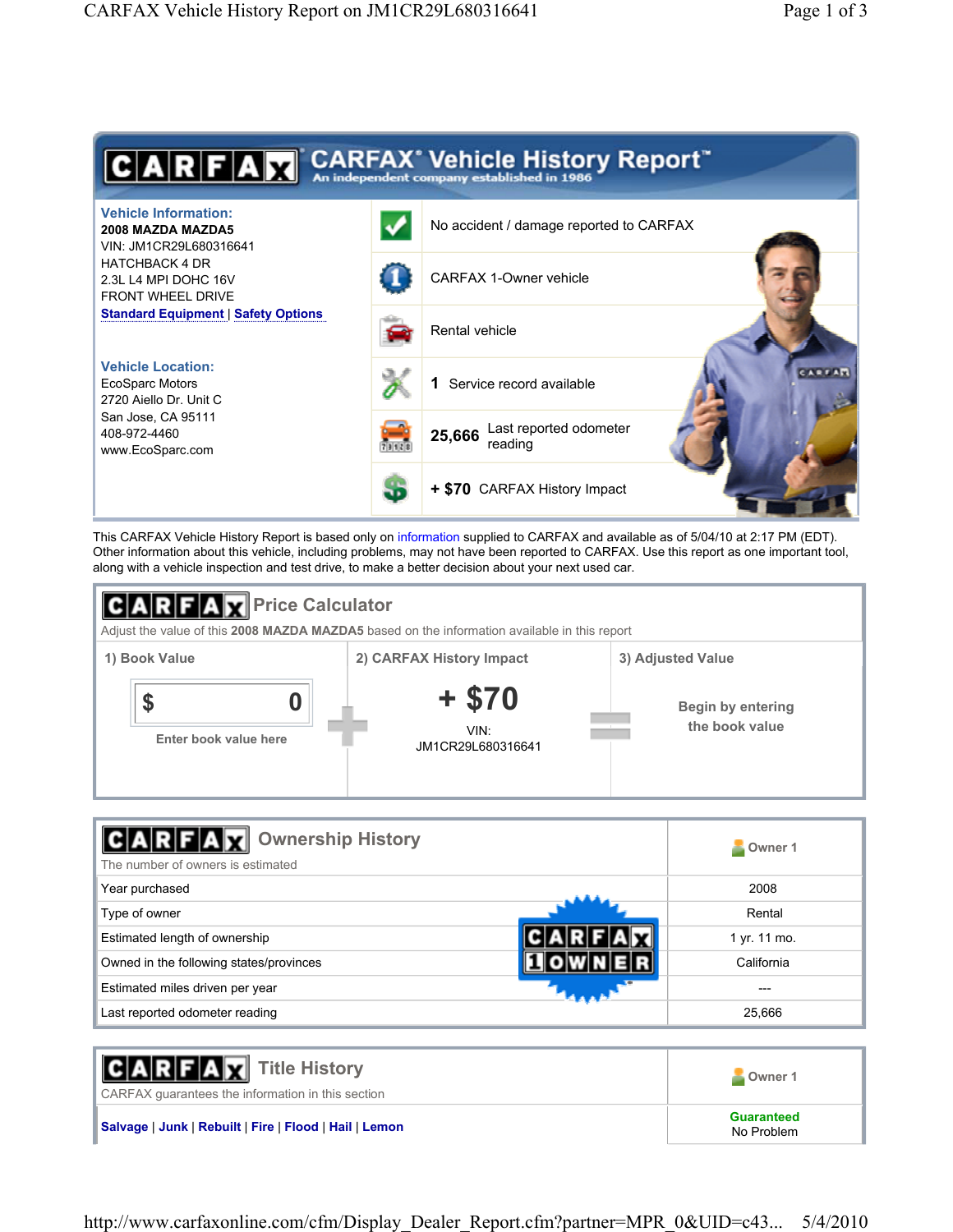| <b>Not Actual Mileage   Exceeds Mechanical Limits</b>                                                                                                                                                                                                                                                     | <b>Guaranteed</b><br>No Problem |  |  |  |  |
|-----------------------------------------------------------------------------------------------------------------------------------------------------------------------------------------------------------------------------------------------------------------------------------------------------------|---------------------------------|--|--|--|--|
| <b>GUARANTEED</b> - None of these major title problems were reported by a state Department of Motor Vehicles<br>(DMV). If you find that any of these title problems were reported by a DMV and not included in this report,<br>$ C $ A $ R F$<br>CARFAX will buy this vehicle back. Register   View Terms |                                 |  |  |  |  |
|                                                                                                                                                                                                                                                                                                           |                                 |  |  |  |  |
| <b>Additional History</b>                                                                                                                                                                                                                                                                                 | Owner <sub>1</sub>              |  |  |  |  |
| Not all accidents / issues are reported to CARFAX                                                                                                                                                                                                                                                         |                                 |  |  |  |  |
| <b>Total Loss</b>                                                                                                                                                                                                                                                                                         | No Issues                       |  |  |  |  |
| No total loss reported to CARFAX.                                                                                                                                                                                                                                                                         | Reported                        |  |  |  |  |
| <b>Structural / Frame Damage</b><br>No structural / frame damage reported to CARFAX.                                                                                                                                                                                                                      | No Issues<br>Reported           |  |  |  |  |
| <b>Airbag Deployment</b>                                                                                                                                                                                                                                                                                  | No Issues                       |  |  |  |  |
| No airbag deployment reported to CARFAX.                                                                                                                                                                                                                                                                  | Reported                        |  |  |  |  |
| <b>Odometer Rollback</b>                                                                                                                                                                                                                                                                                  | No Issues<br>Indicated          |  |  |  |  |
| No indication of an odometer rollback.                                                                                                                                                                                                                                                                    |                                 |  |  |  |  |
| <b>Accident / Damage</b><br>No accidents or damage reported to CARFAX.                                                                                                                                                                                                                                    | No Issues<br>Reported           |  |  |  |  |
| <b>Manufacturer Recall</b>                                                                                                                                                                                                                                                                                | No Recalls                      |  |  |  |  |
| No recalls still require repair.                                                                                                                                                                                                                                                                          | Reported                        |  |  |  |  |

| <b>Owner 1</b>                                                             |                                                                                        | Date:      | Mileage: | Source:                                              |         | <b>Comments:</b>                                                                                            |                                                                                                                                          |
|----------------------------------------------------------------------------|----------------------------------------------------------------------------------------|------------|----------|------------------------------------------------------|---------|-------------------------------------------------------------------------------------------------------------|------------------------------------------------------------------------------------------------------------------------------------------|
| Purchased:<br>Type:<br>Where:<br>Est. miles/year:<br>Est. length<br>owned: | 2008<br>Rental<br>California<br>$-\, -\, -$<br>$5/8/08 -$<br>present<br>(1 yr. 11 mo.) | 05/08/2008 | 7        | California<br>Motor Vehicle Dept.<br>Los Angeles, CA |         | Title issued or updated<br>First owner reported<br>Registered as<br>rental vehicle<br>Loan or lien reported | If you are buying this vehicle<br>from a private seller, check<br>to be sure any associated<br>lien on the vehicle has been<br>paid off. |
|                                                                            |                                                                                        | 08/05/2009 | 25,666   | Nissan of Elk Grove<br>Elk Grove, CA<br>916-405-5000 |         | Steering/suspension checked                                                                                 |                                                                                                                                          |
|                                                                            |                                                                                        | 05/04/2010 |          | Inc.                                                 |         | Mazda Motor of America, No recalls open for repair                                                          |                                                                                                                                          |
|                                                                            |                                                                                        |            |          |                                                      | Mazda5. |                                                                                                             | SmartBuyer Checklist - I've created a checklist of specific<br>questions for you to ask the seller about this 2008 Mazda                 |